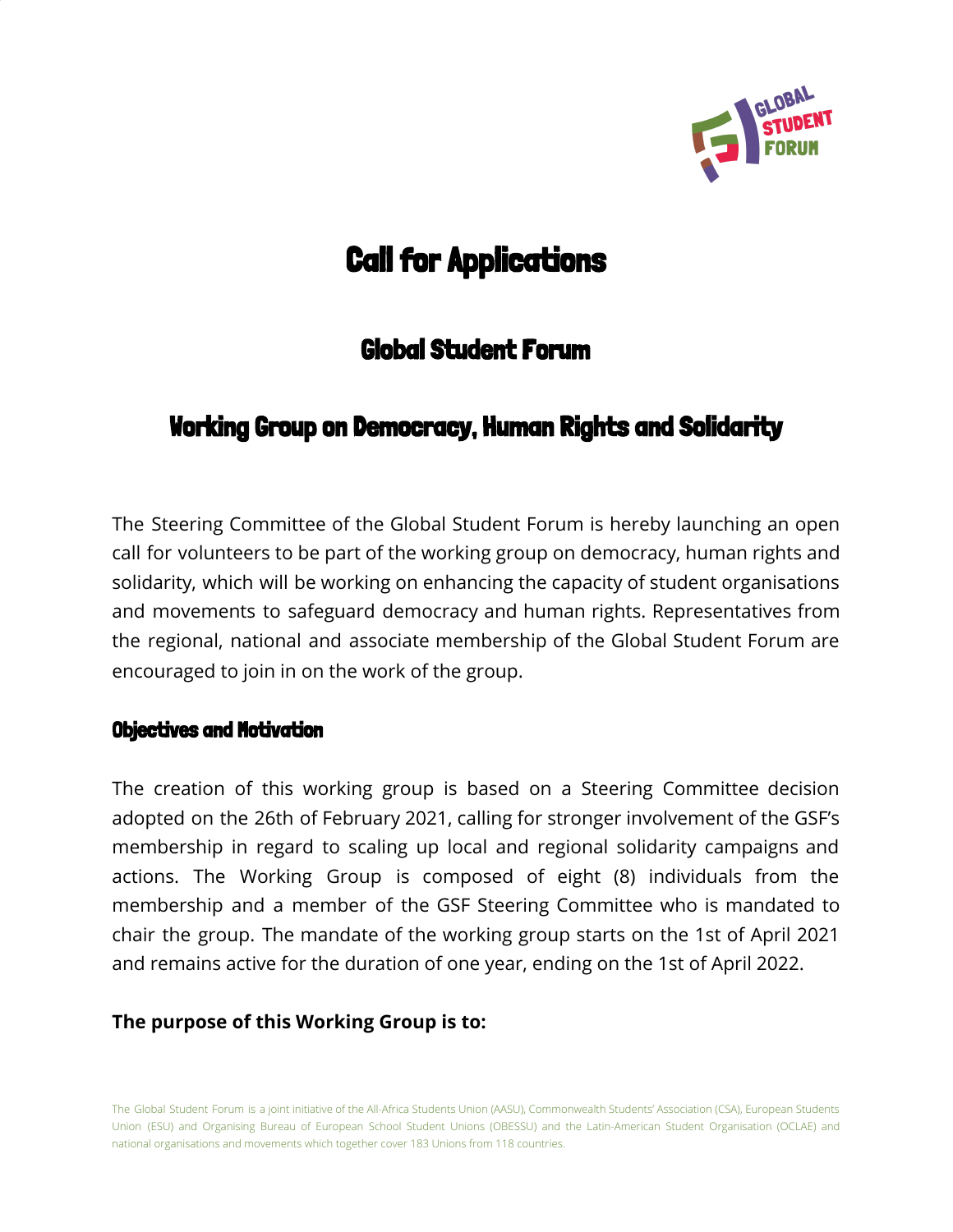

- Coordinate and amplify solidarity campaigns from the global student movement.
- Evaluate the state of democracy in a global context.
- Support student-led human rights work and independent student journalism on democracy, human rights and solidarity.

## Responsibility and Outcome

The working group will operate as an effective mechanism for political communication and collaboration among student organisations and movements to scale local and regional actions of solidarity to the global level. It will develop strategic partnerships with human rights organisations to enhance the political capacity of student organisations and movements in regard to monitoring and reporting on the state of democratic governance in a global context. It will furthermore play a crucial role in creating and educating a cadre of student journalists for the promotion of democracy, human rights and solidarity.

## **Application**

The GSF is committed to geographic and gender balance to ensure diversity within its working groups. The Steering Committee would like to encourage individuals from all over the globe to apply in order to ensure diversity amongst the working group members and to support a balanced and differentiated approach in the working group outcomes. The application should consist of a short motivation letter and a CV.

We encourage interested candidates to apply as soon as possible, but no later than the: 24th of March 2021 at 23:59 CET. Applications should be sent to steering.committee@globalstudentforum.org

The Global Student Forum is a joint initiative of the All-Africa Students Union (AASU), Commonwealth Students' Association (CSA), European Students Union (ESU) and Organising Bureau of European School Student Unions (OBESSU) and the Latin-American Student Organisation (OCLAE) and national organisations and movements which together cover 183 Unions from 118 countries.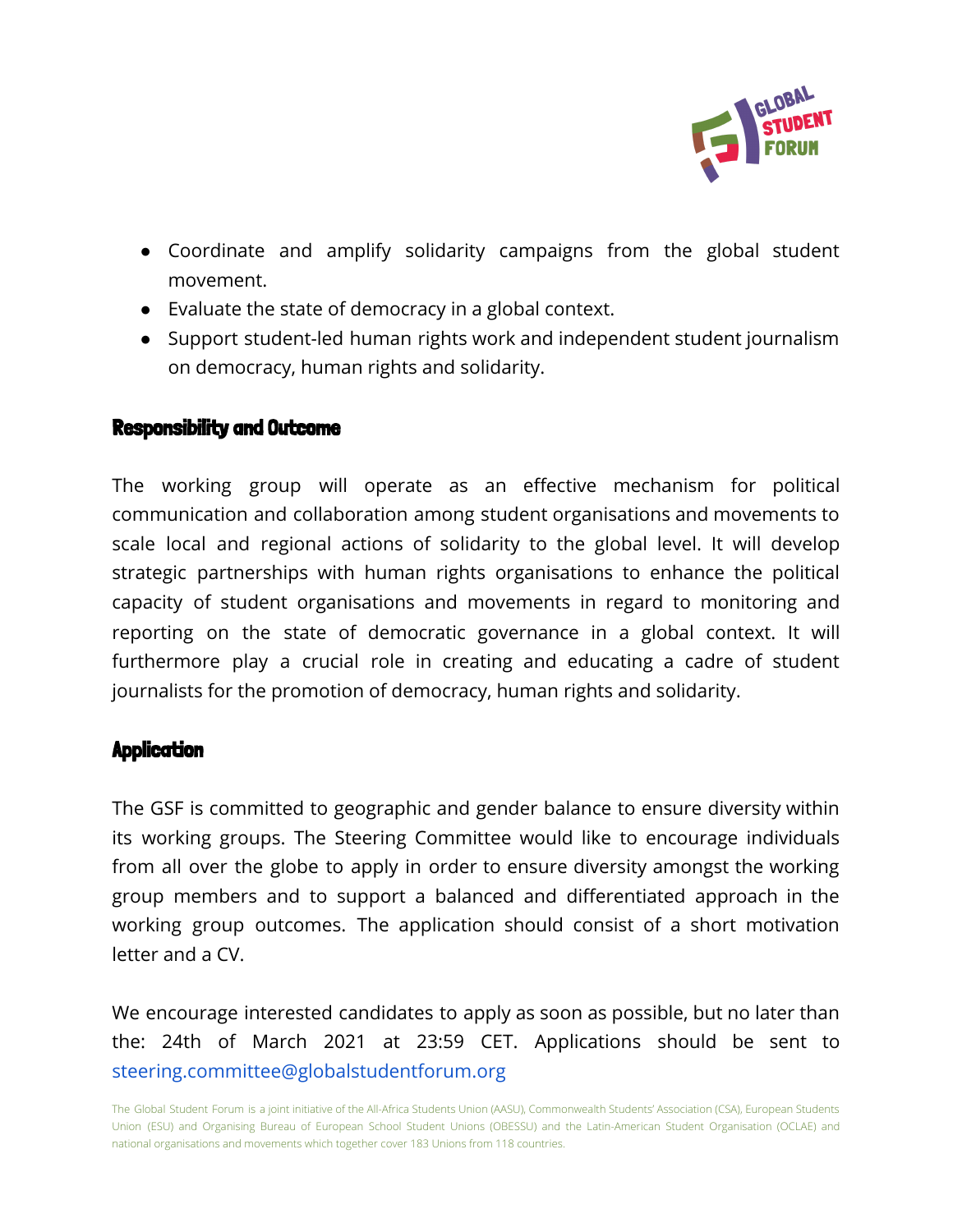

The working group members engage on a voluntary basis. Meetings of the working group will take place online, making use of online tools provided by the GSF, and face-to-face, during the GSF's future events, when possible.

#### Expectations and Considerations

Working Group members are expected to:

- Be capable of discussing and writing in English.
- Engage wider networks of student organisations and movements as well as relevant stakeholders in their respective regions.
- Participate in regular working group meetings held online and face-to-face, when possible (workload: 2-4 hours per week).
- Work on a voluntary basis but can expect to gain valuable policy and networking experience.
- Attend meetings and events on behalf of the working group when applicable.
- Ensure that information is widely distributed within their home organisations and movements.

#### **Reporting**

The working group reports to the Steering Committee of the Global Student Forum. Participation in the preparation of reports to the Steering Committee is expected from working group members.